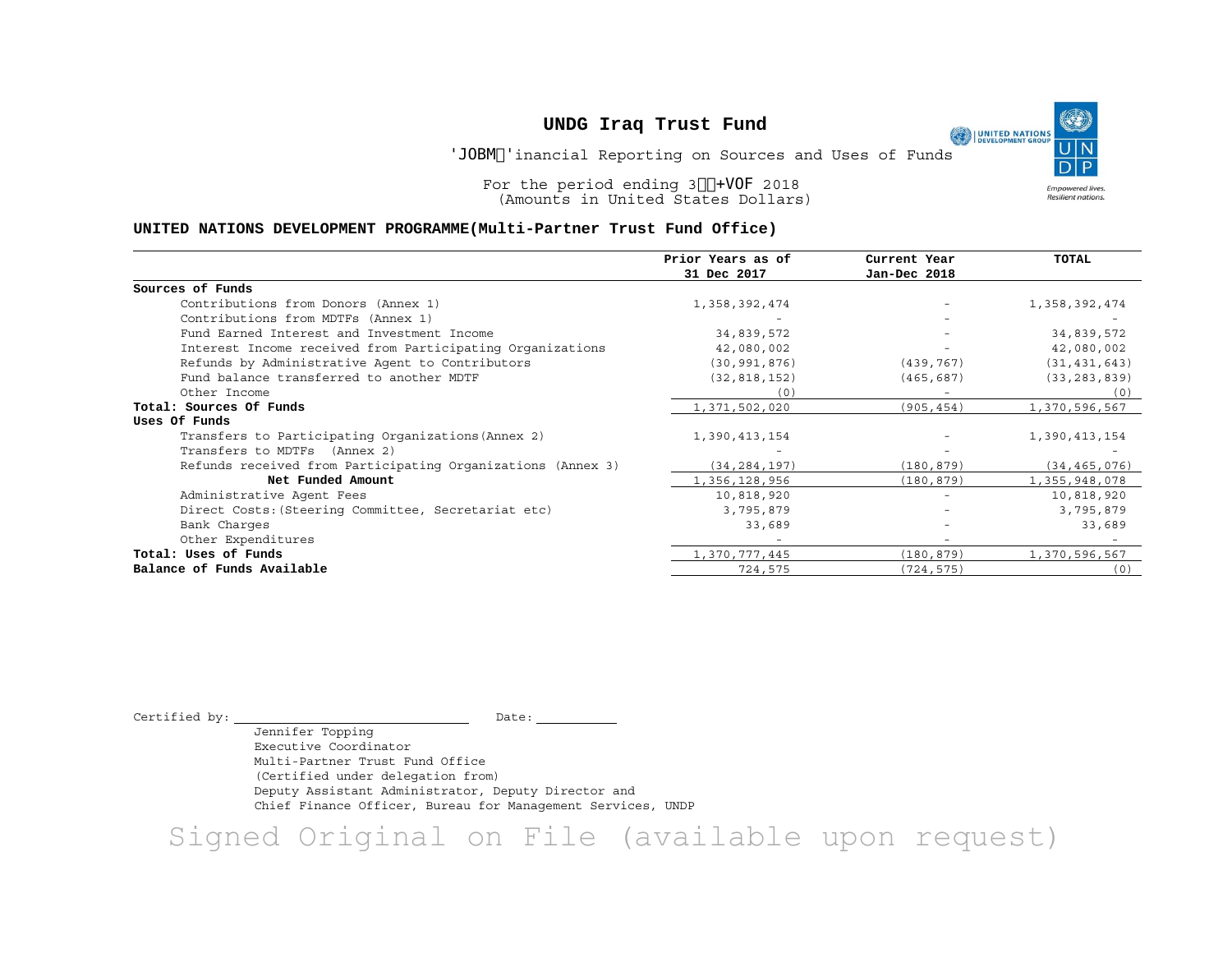Final Financial Reporting on Sources and Uses of Funds

(O

**Empowered lives** Resilient nations.

UNITED NATIONS

For the period ending 30 June 2018 (Amounts in United States Dollars)

#### **UNITED NATIONS DEVELOPMENT PROGRAMME(Multi-Partner Trust Fund Office)**

#### **Annex - 1: Contributions**

|                                | Prior Years as of | Current Year      | <b>TOTAL</b>  |
|--------------------------------|-------------------|-------------------|---------------|
|                                | 31 Dec 2017       | Jan-Dec 2018      |               |
| From Contributors              |                   |                   |               |
| Australian Agency for Int'l De | 28, 346, 885      |                   | 28, 346, 885  |
| CANADIAN INTERNATIONAL DEVELOP | 63,785,053        |                   | 63,785,053    |
| DEPARTMENT FOR INT'L DEVELOPME | 55,542,000        |                   | 55,542,000    |
| EUROPEAN UNION                 | 594,210,659       |                   | 594,210,659   |
| GOVERNMENT OF AUSTRALIA        | 3,317,950         |                   | 3,317,950     |
| GOVERNMENT OF BELGIUM          | 1,321,004         |                   | 1,321,004     |
| GOVERNMENT OF DENMARK          | 12,410,054        |                   | 12,410,054    |
| GOVERNMENT OF FINLAND          | 7,700,500         |                   | 7,700,500     |
| GOVERNMENT OF GERMANY          | 10,000,000        |                   | 10,000,000    |
| GOVERNMENT OF GREECE           | 3,629,820         |                   | 3,629,820     |
| GOVERNMENT OF ICELAND          | 500,000           |                   | 500,000       |
| GOVERNMENT OF INDIA            | 5,000,000         |                   | 5,000,000     |
| GOVERNMENT OF IRELAND          | 1,226,400         |                   | 1,226,400     |
| GOVERNMENT OF ITALY            | 39, 231, 821      |                   | 39, 231, 821  |
| GOVERNMENT OF JAPAN            | 360,950,526       |                   | 360,950,526   |
| GOVERNMENT OF KUWAIT           | 5,000,000         |                   | 5,000,000     |
| GOVERNMENT OF LUXEMBOURG       | 2,318,910         |                   | 2,318,910     |
| GOVERNMENT OF NETHERLANDS      | 6,697,000         |                   | 6,697,000     |
| GOVERNMENT OF NEW ZEALAND      | 3,364,850         |                   | 3,364,850     |
| GOVERNMENT OF NORWAY           | 7,009,288         |                   | 7,009,288     |
| GOVERNMENT OF OATAR            | 5,000,000         |                   | 5,000,000     |
| GOVERNMENT OF REPUBLIC OF KORE | 21,000,000        |                   | 21,000,000    |
| <b>GOVERNMENT OF SPAIN</b>     | 93, 173, 210      |                   | 93, 173, 210  |
| GOVERNMENT OF TURKEY           | 9,000,000         |                   | 9,000,000     |
| SWEDISH INT'L DEVELOPMENT COOP | 13,656,543        |                   | 13,656,543    |
| USAID                          | 5,000,000         |                   | 5,000,000     |
| Total: Contributions           | 1,358,392,474     | $\qquad \qquad -$ | 1,358,392,474 |

Signed Original on File (available upon request)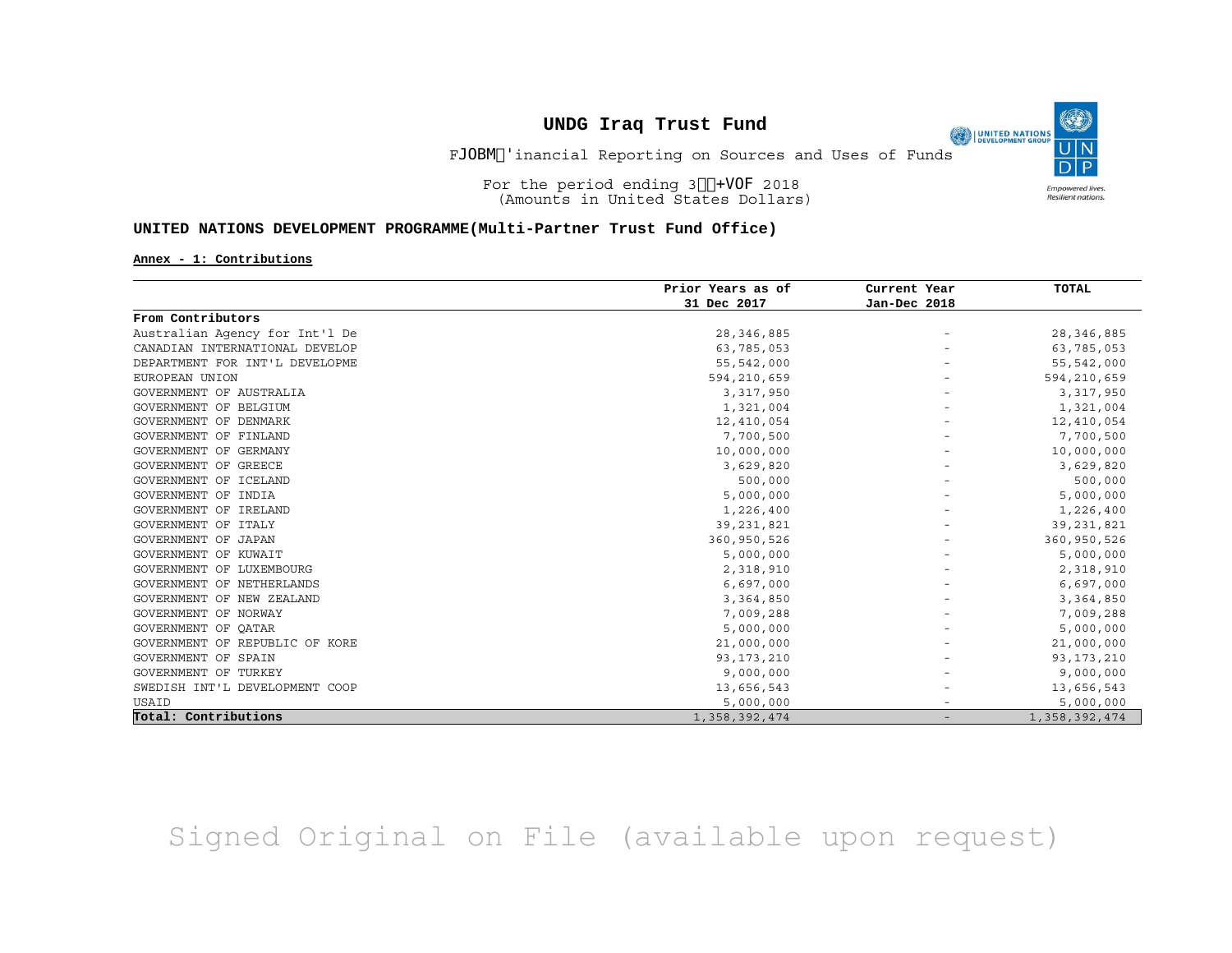Final Financial Reporting on Sources and Uses of Funds

(O)

**Empowered lives** Resilient nations.

UNITED NATIONS

For the period ending 30 June 2018 (Amounts in United States Dollars)

#### **UNITED NATIONS DEVELOPMENT PROGRAMME(Multi-Partner Trust Fund Office)**

**Annex - 2: Transfers**

|                                | Prior Years as of | Current Year             | TOTAL         |
|--------------------------------|-------------------|--------------------------|---------------|
|                                | 31 Dec 2017       | Jan-Dec 2018             |               |
| To Participating Organizations |                   |                          |               |
| ESCWA                          | 12,281,817        | $\overline{\phantom{a}}$ | 12,281,817    |
| FAO                            | 114,965,014       | $\overline{\phantom{a}}$ | 114,965,014   |
| ILO                            | 8,695,040         | $\overline{\phantom{a}}$ | 8,695,040     |
| IOM                            | 518,325           | $\overline{\phantom{a}}$ | 518,325       |
| <b>UNDP</b>                    | 393, 287, 758     | $\overline{\phantom{a}}$ | 393, 287, 758 |
| UNEP                           | 16,605,005        | $\overline{\phantom{a}}$ | 16,605,005    |
| UNESCO                         | 71,153,409        | $\overline{\phantom{a}}$ | 71, 153, 409  |
| UNFPA                          | 25, 357, 415      | $\overline{\phantom{a}}$ | 25, 357, 415  |
| UNHABITAT                      | 90,356,512        | $\overline{\phantom{a}}$ | 90,356,512    |
| UNHCR                          | 14,977,671        | $\overline{\phantom{a}}$ | 14,977,671    |
| UNICEF                         | 182, 913, 314     | $\overline{\phantom{a}}$ | 182, 913, 314 |
| UNIDO                          | 59,656,484        | $\overline{\phantom{a}}$ | 59,656,484    |
| UNOPS                          | 246,035,859       | $\overline{\phantom{a}}$ | 246,035,859   |
| <b>UNWOMEN</b>                 | 9,929,972         | $\overline{\phantom{a}}$ | 9,929,972     |
| WFP                            | 18,889,663        | $\overline{\phantom{a}}$ | 18,889,663    |
| WHO                            | 129,137,811       | $\overline{\phantom{a}}$ | 129, 137, 811 |
| Total Transfers                | 1,394,761,069     |                          | 1,394,761,069 |

# Signed Original on File (available upon request)